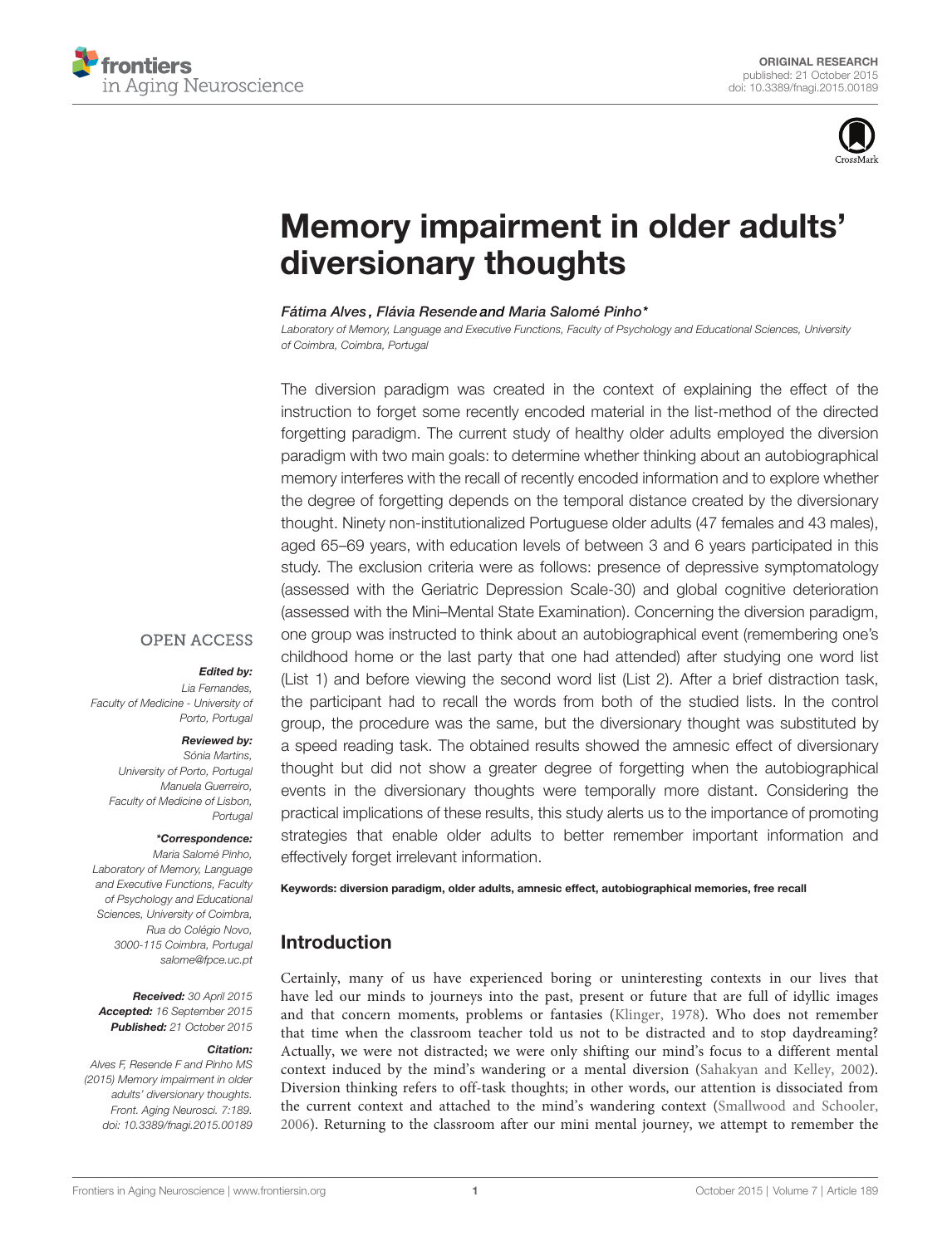information that we acquired before we began to wander, and we acknowledge the difficulty of recalling this information. The amnesic effect of daydreaming has occurred [\(Delaney et al.,](#page-3-2) [2010\)](#page-3-2).

Forgetting is commonly believed to be problematic, especially in the aging context. Its importance is underestimated, and it is viewed as a memory failure [\(Sheard and MacLeod,](#page-4-1) [2005\)](#page-4-1). However, scientific evidence indicates that human beings have structures for suppressing irrelevant information, disallowing the buildup of information interference and improving learning and retrieval abilities (e.g., [Hasher et al.,](#page-3-3) [1999;](#page-3-3) [Anderson and Craik,](#page-3-4) [2000\)](#page-3-4). Forgetting is essential to an efficient memory system [\(Bjork et al.,](#page-3-5) [2006\)](#page-3-5), and it has been widely studied using the directed-forgetting paradigm (e.g., [Bjork,](#page-3-6) [1970,](#page-3-6) [1989;](#page-3-7) [Johnson,](#page-3-8) [1994;](#page-3-8) [MacLeod,](#page-3-9) [1998\)](#page-3-9). This paradigm has two procedures: the list method and the item method. In the item method, the forgetting instruction is given item-by-item (e.g., [Basden and Basden,](#page-3-10) [1996;](#page-3-10) [MacLeod,](#page-3-11) [1999;](#page-3-11) [Sahakyan and Foster,](#page-3-12) [2009\)](#page-3-12). By contrast, the list method employs the forgetting instruction after a whole list—generally, the first list—has been presented. The main result of these procedures shows contrasting memory performance for the to-be-forgotten items vs. the to-be-remembered items: lower recall is observed for the to-be-forgotten items in comparison with the recall level of the to-be-remembered items.

[Sahakyan and Kelley](#page-3-1) [\(2002\)](#page-3-1) developed the diversion paradigm to explain how participants in a directed forgetting paradigm with the list method comply with the instruction to forget some recently presented material. In this paradigm, after learning the first list, the participants are instructed to engage in diversionary thought (e.g., thinking about their parents' home or imagining being invisible). With these instruction modifications that explicitly command the mind's focus to another mental context, it was observed that both younger and older adults showed significant forgetting [\(Sahakyan et al.,](#page-3-13) [2008\)](#page-3-13). One explanation for the diversion paradigm effect (the impaired ability to retain the information acquired immediately before the diversionary thought) claims that diversionary thought begins a new mental context in which the items on the second list are encoded and that, in this way, the context of the first list study becomes quite different from the context of the memory test [\(Sahakyan and Delaney,](#page-3-14) [2005;](#page-3-14) [Delaney et al.,](#page-3-2) [2010\)](#page-3-2). It is also important to observe that accepting the contextual account does not necessarily imply discarding the possibility of the inhibition intervention. The contextual mental shifts (diversionary thought) might be followed by the inhibition of the unwanted context in which events were encoded [\(Anderson,](#page-3-15) [2009\)](#page-3-15).

According to [Delaney et al.](#page-3-2) [\(2010\)](#page-3-2), it is important not only to study how diversionary thought contributes to forgetting information—which the authors call the amnesic effect of diversionary thought—but also to estimate the magnitude of the diversionary thought effect depending on the mental distance (temporal, circumstantial, spatial) from the current moment. With this aim, the authors conducted two experiments with undergraduate students that included different diversionary thoughts about autobiographical memories: the students' parents' home vs. their current home (Experiment 1) and international vs. domestic vacations (Experiment 2). The study results showed worse recall of the first word list when the diversionary thought condition differed greatly from the participants' real situations in both space and time (long-distance vacations; their parents' home) in comparison with the condition in which participants thought about events that were current or nearer in space.

The present study employed the diversion paradigm developed by [Delaney et al.](#page-3-2) [\(2010\)](#page-3-2) in a sample of healthy older adults. The study has two aims: to determine whether thinking about an autobiographical memory interferes with the recall of recently encoded information and to explore whether the temporal distance implied by diversionary thought has an effect on the level of forgetting, specifically, with older thought events leading to more forgetting. We were specifically interested in learning whether thinking about autobiographical memories related to recent events (the last party the participant had attended) triggered less forgetting than did personal memories concerning a distant event (the participants' childhood home).

# Materials and Methods

# **Subjects**

Ninety community-dwelling older adults have voluntarily participated in this study. They were recruited through snowball sampling. The participants were assigned to one of the following conditions: experimental (two diversionary thought tasks,  $N = 30$ each) or control (speed reading task,  $N = 30$ ). Participants living in their childhood home were excluded from this study, as were those with a performance of more than 1 SD below the normal score on the Mini–Mental State Examination (MMSE; [Folstein](#page-3-16) [et al.,](#page-3-16) [1975;](#page-3-16) Portuguese norms by [Morgado et al.,](#page-3-17) [2009\)](#page-3-17) and the Vocabulary subtest of the Wechsler Adult Intelligence Scale 3rd edition; [Wechsler,](#page-4-2) [2008\)](#page-4-2). To rule out the presence of depressive symptomatology, participants with a score above 10 points on the Geriatric Depression Scale (GDS 30 item version; [Yesavage et al.,](#page-4-3) [1983;](#page-4-3) Portuguese adaptation and norms by [Barreto et al.,](#page-3-18) [2008\)](#page-3-18) were excluded from the study. This study was approved by the Scientific Council of the Faculty of Psychology and Educational Sciences of the University of Coimbra, and verbal informed consent was obtained from participants prior to the session.

## **Materials**

[Delaney et al.](#page-3-2) [\(2010\)](#page-3-2) diversion paradigm was adapted to Portuguese older adults. Two lists were created, each with 16 unrelated concrete Portuguese nouns selected from the Corpus for European Portuguese norms [\(Nascimento et al.,](#page-3-19) [2009\)](#page-3-19). Written frequency of the stimuli was medium to high according to the same norms. The words were read sequentially, keeping a card with the word visible, at a rate of 5 s per word. Each list served as List 1 and List 2 an equal number of times. The experimental condition concerning the diversion paradigm included two diversionary thought tasks: the participants' childhood home (old event condition) and the last party they had attended (recent event condition). The design of this experiment was a between-subjects design.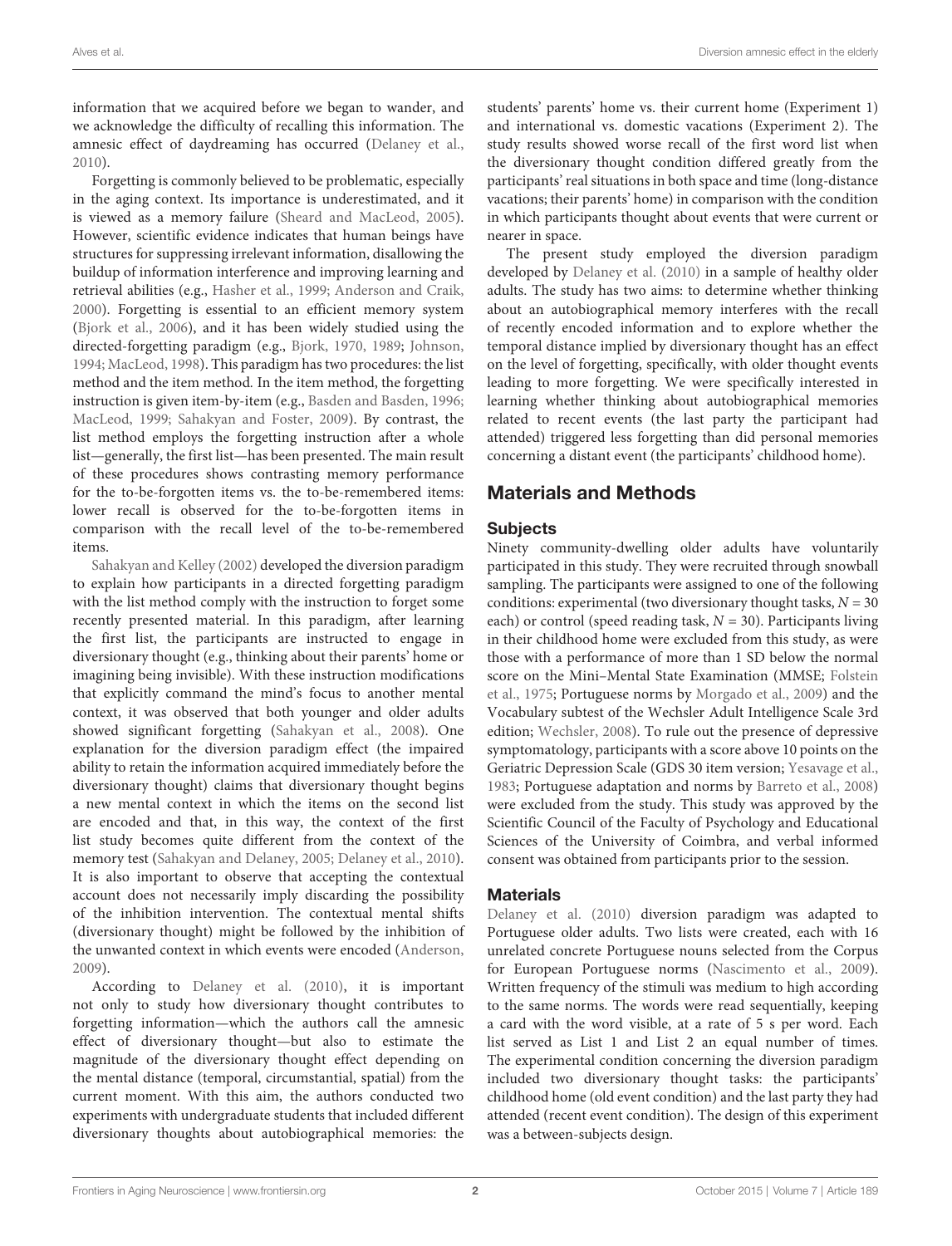### Procedure

The experiment began with the administration of the diversion paradigm [\(Delaney et al.,](#page-3-2) [2010\)](#page-3-2). All participants were tested individually and instructed to study two word lists (List 1 and List 2) for a later memory test. After studying List 1, the participants in each experimental group were asked to perform, within 45 s, one of the two diversionary thought tasks, whereas those in the control group performed a speed reading task (reading an excerpt about a collage technique aloud as quickly as possible while ignoring its content). The text selected for the reading control task did not include any of the words on the word lists. In the diversionary thought task, participants were asked to remember their childhood home, imagining themselves there and describing their home aloud (old event condition) or doing the same for the last party they had attended (recent event condition) in accordance with their condition assignments. Then, all participants studied the second list of words followed by an arithmetic filler task of backwards counting for 90 s. At the end, the participants were asked to freely recall the maximum number of words from each list on separate sheets of paper. First, they recalled the words from List 1 and then the words from List 2. The amount of time allotted for each list recall was 80 s. A post-experiment questionnaire concerning the diversionary thought (e.g., How often do you remember/think about your childhood home? Apart from the current situation, how much time had elapsed since the last time you had thought about or remembered your childhood home?) was applied. Later, the participants were also administered the MMSE to screen for their general cognitive functioning, the Vocabulary subtest of the Wechsler Adult Intelligence Scale 3rd edition to briefly assess their verbal skills, and the GDS 30 to evaluate the presence of depressive symptomatology. As the exclusion criteria were also based on the results on these tests, 9 subjects were eliminated from the present study. This procedure left a total of 90 participants.

### Statistical Analysis

Statistical analysis was performed using the Statistical Package for the Social Sciences (SPSS) Version 18 for Windows (IBM, New York, USA). The level of significance adopted for all the statistical comparisons reported was set at  $p < 0.05$ . We computed a oneway analysis of variance (ANOVA) for unrelated samples for the comparisons between the control and experimental conditions concerning the results on the MMSE, GDS 30 and Vocabulary test, and the same statistical test was calculated with condition (diversionary thought about an old event, diversionary thought about a recent event, and no diversionary thought) as the independent variable for the comparison concerning the words recalled from List 1 and List 2 in each experimental condition and control condition.

# **Results**

Ninety non-institutionalized healthy older adults (47 females and 43 males) aged 65–69 years ( $M = 66.90$ ,  $SD = 1.53$ ), with education levels between 3 and 6 years, participated in this study.

<span id="page-2-0"></span>TABLE 1 | Cognitive status, depressive symptomatology and vocabulary scores of the participants in the experimental and control conditions.

|             | <b>Experimental conditions</b> |      |                |      | <b>Control condition</b> |      |
|-------------|--------------------------------|------|----------------|------|--------------------------|------|
|             | The childhood home             |      | The last party |      |                          |      |
|             | м                              | SD   | м              | SD   | м                        | SD   |
| <b>MMSE</b> | 27.63                          | 1.35 | 28.43          | 1.33 | 28.13                    | 1.33 |
| $GDS-30$    | 6.70                           | 2.26 | 5.80           | 2.02 | 6.53                     | 1.93 |
| Vocabulary  | 37.27                          | 9.35 | 38.77          | 8.39 | 39.73                    | 9.28 |

The scores on the tests that were administered to assess the exclusion criteria for participants in this study are displayed in **[Table 1](#page-2-0)**. The participants in the experimental conditions and in the control condition did not differ:  $F_{(2,87)} = 2.74$ ,  $MSE = 4.900$ ,  $p = 0.070$ ,  $\eta_p^2 = 3.195$  for the MMSE;  $F_{(2,87)} = 1.60$ ,  $MSE = 13.756$ ,  $p = 0.208$ ,  $\hat{\eta}_p^2 = 0.059$  for the GDS 30 items; and  $F_{(2,87)} = 0.57$ ,  $MSE = 46.344, p = 0.568, \eta_p^2 = 0.013$  for the Vocabulary test.

The mean proportions of words recalled from List 1 and List 2 in each experimental condition (old event: the childhood home, recent event: the last party) and control (no diversionary thought) are presented in **[Table 2](#page-2-1)**.

The ANOVA results indicated that condition significantly influenced the level of recall for List 1,  $F_{(2,87)} = 6.44$ ,  $MSE = 0.045$ ,  $p = 0.003$ ,  $\eta_p^2 = 0.124$ . Games-Howell post hoc tests revealed significant differences between the old event (childhood home) condition and the control condition ( $p = 0.020$ ) and between the recent event (last party) condition and the control condition  $(p = 0.008)$  but not between the old event condition and the recent event condition ( $p = 0.978$ ). Thus, the amnesic effect of the diversionary thought was achieved. However, we did not find an effect of the event temporal distance produced by the diversionary thought, as the recall between the two experimental conditions did not differ. Concerning the List 2 recall, the ANOVA result was not statistically significant,  $F_{(2,87)} = 1.65$ ,  $MSE = 0.023$ ,  $p = 0.198$ ,  $\eta_p^2 = 0.037$ , suggesting that the participants' recall levels were equal in the three conditions.

### **Discussion**

In this study, the participants in both diversionary thought conditions recalled fewer words from List 1 than did participants in the condition with a reading speed task (control condition). Thus, remembering a personal past event produced recall impairment with the first studied word list, i.e., the expected amnesic effect of diversionary thought was achieved. The

<span id="page-2-1"></span>TABLE 2 | Proportion of correct recall of both lists for experimental and control conditions.

|                                |      |        | List 2 |      |
|--------------------------------|------|--------|--------|------|
|                                |      | List 1 |        |      |
|                                | М    | SD     | м      | SD   |
| <b>Experimental conditions</b> |      |        |        |      |
| The childhood home             | 0.14 | 0.09   | 0.22   | 0.11 |
| The last party                 | 0.13 | 0.07   | 0.21   | 0.15 |
| <b>Control condition</b>       | 0.20 | 0.09   | 0.21   | 0.15 |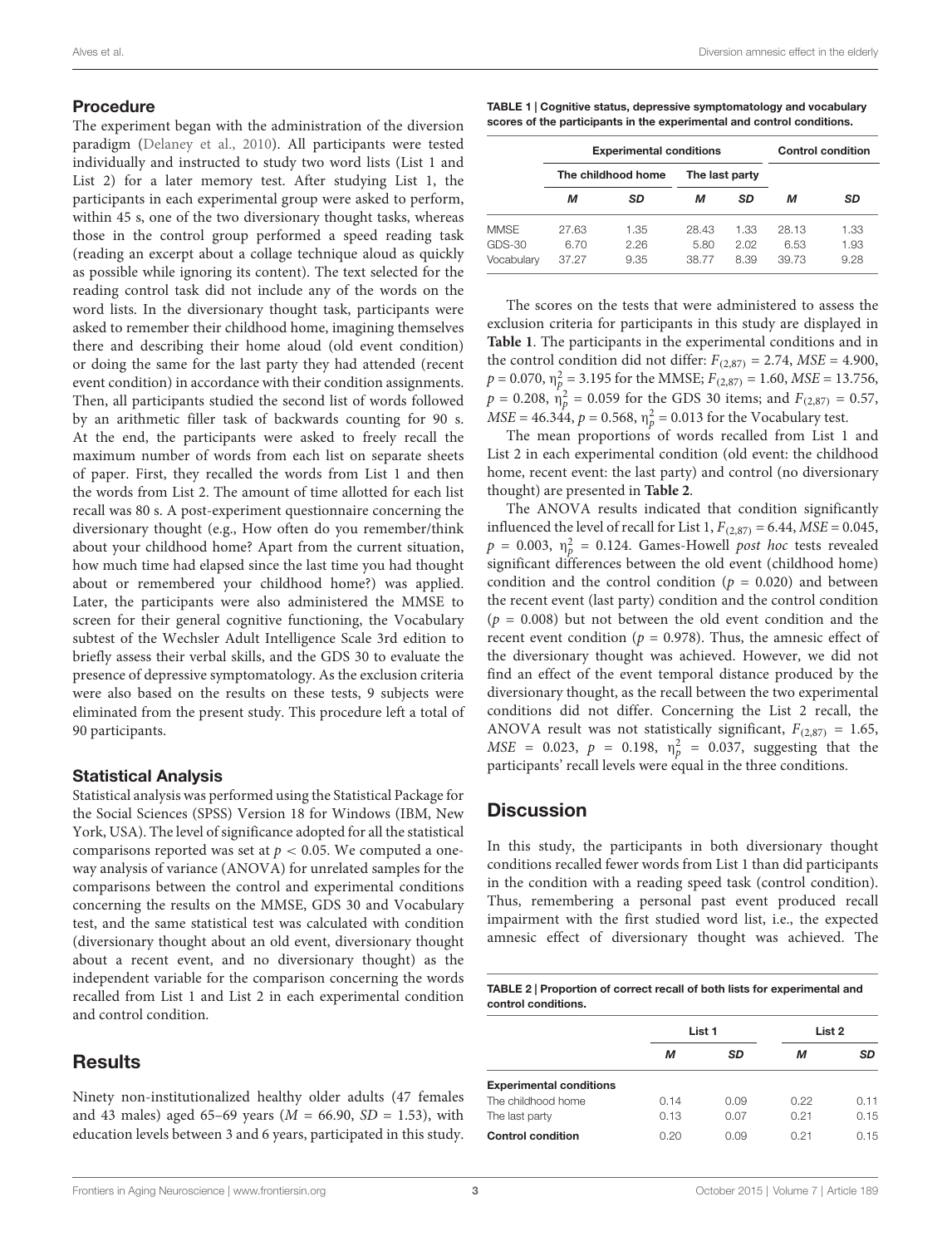temporal distance of the diversionary thought (old event vs recent event conditions) did not influence recall; that is, the difference in List 1 recall levels between the two diversionary thought conditions did not reach statistical significance.

The first result concerning the amnesic effect of diversionary thought is in accordance with a previous study of the diversion paradigm in a sample of undergraduate students [\(Delaney et al.,](#page-3-2) [2010\)](#page-3-2) and with a directed forgetting paradigm employing the list method [\(Sahakyan et al.,](#page-3-13) [2008\)](#page-3-13) in a sample of younger and older adults. The explanation for this amnesic effect was not addressed in the present study, although context change (i.e., due to the contextual change induced by the diversionary thought, the context of encoding List 1 differed from the context of the memory test) has emerged in the literature as the strongest explanation [\(Sahakyan and Kelley,](#page-3-1) [2002;](#page-3-1) [Sahakyan](#page-3-14) [and Delaney,](#page-3-14) [2005;](#page-3-14) [Delaney et al.,](#page-3-2) [2010\)](#page-3-2). The temporal distance of the diversionary thought (old event: the childhood home vs recent event: the last party) does not appear to differentially influence the recall of previously encoded information. To the best of our knowledge, there is no published study on whether the temporal distance created by a diversionary thought influences older adults' forgetting. The result obtained differs from research with undergraduate students that suggests that diversionary thoughts affect the degree of forgetting information [\(Delaney et al.,](#page-3-2) [2010\)](#page-3-2): when the distance between the present moment and the past remembered event is longer, more

# References

- <span id="page-3-15"></span>Anderson, M. C. (2009). ''Incidental forgetting,'' in Memory, ed. A. Baddeley (Hove: Psychology Press), 191–216.
- <span id="page-3-4"></span>Anderson, N. A., and Craik, F. I. M. (2000). ''Memory in the aging brain,'' in The Oxford Handbook of Memory, eds E. Tulving and F. I. M. Craik (Oxford: Oxford University Press), 411–425.
- <span id="page-3-18"></span>Barreto, J., Leuschner, A., Santos, F., and Sobral, M. (2008). ''Escala de Depressão Geriátrica,'' in Grupo de Estudos de Envelhecimento Cerebral e Demência, eds Escalas e Testes na Demência, (Lisboa: Novartis), 71–72.
- <span id="page-3-10"></span>Basden, B., and Basden, D. (1996). Directed forgetting: further comparisons of the item and list methods. Memory 4, 633–653. doi: 10.1080/7419 41000
- <span id="page-3-5"></span>Bjork, E., Bjork, R., Nestojko, J., and Storm, B. (2006). Is retrieval success a necessary condition for retrieval-induced forgetting? Psychon. Bull. Rev. 13, 1023–1027. doi: 10.3758/bf03213919
- <span id="page-3-6"></span>Bjork, R. A. (1970). Positive forgetting: the noninterference of items intentionally forgotten. J. Verb. Learn. Verbl. Behav. 9, 255–268. doi: 10.1016/s0022- 5371(70)80059-7
- <span id="page-3-7"></span>Bjork, R. A. (1989). ''Retrieval inhibition as an adaptive mechanism in human memory,'' in Varieties of Memory and Consciousness: Essays in Honor of Endel Tulving, eds H. L. Roediger and F. I. M. Craik (Hillsdale, NJ: Erlbaum), 309–330.
- <span id="page-3-2"></span>Delaney, P., Sahakyan, L., Kelley, C., and Zimmerman, C. (2010). Remembering to forget: the amnesic effect of daydreaming. Psychol. Sci. 21, 1036–1042. doi: 10. 1177/0956797610374739
- <span id="page-3-16"></span>Folstein, M., Folstein, S., and McHugh, P. (1975). Mini-Mental State: a practical method for grading the cognitive state of patients for the clinician. J. Psychiatr. Res. 12, 189–198.
- <span id="page-3-3"></span>Hasher, L., Zacks, R. T., and May, C. P. (1999). ''Inhibitory control, circadian arousal and age,'' in Attention and Performance XVII, Cognitive Regulation of Performance: Interaction of Theory and Application, eds D. Gopher and A. Koriat (Cambridge: MIT Press), 653–675.

forgetting occurs. The analysis of the participants' responses to the post-experiment questionnaire, specifically the responses to the question about the last time they had thought about their childhood home/the last party that they had attended, indicated that the participants in the old event condition had retrieved memories of their childhood home more recently than the participants in the recent event condition had remembered the last party that they had attended. In future studies, the temporal distance of the diversionary thought should be further controlled. The study of these issues will be useful from a practical perspective to promote strategies that enable older adults to better remember important information and more effectively forget irrelevant information, at least immediately after encoding this information. The assessment of executive functions constitutes another limitation of this study, as these functions are strongly related to memory functioning and its decline occurs frequently in older people (e.g., [Schaie and Willis,](#page-3-20) [2009\)](#page-3-20).

The amnesic effect of diversionary thought that was achieved in the present study suggests that this effect is also found in normal aging. Given that remembering a past personal event can have a negative impact on the recall of recently encoded information, training that improves older adults' attentional strategies becomes relevant. This training could help older people remember relevant information and forget unimportant information.

- <span id="page-3-8"></span>Johnson, H. (1994). Processes of successful intentional forgetting. Psychol. Bull. 116, 274–292. doi: 10.1037/0033-2909.116.2.274
- <span id="page-3-0"></span>Klinger, E. (1978). "Models of normal conscious flow," in The Stream of Consciousness: Scientific Investigations into the Flow of Human Experience, eds K. S. Pope and J. L. Singer (New York: Plenum Press), 225–258.
- <span id="page-3-11"></span>MacLeod, C. (1999). The item and list methods of directed forgetting: test differences and the role of demand characteristics. Psychon. Bull. Rev. 6, 123–129. doi: 10.3758/bf03210819
- <span id="page-3-9"></span>MacLeod, C. M. (1998). ''Directed forgetting,'' in Intentional Forgetting: Interdisciplinary Approaches, eds J. Golding and C. M. MacLeod (Mahwah, NJ: Erlbaum), 197–218.
- <span id="page-3-17"></span>Morgado, J., Rocha, C. S., Maruta, C., Guerreiro, M., and Martins, I. S. (2009). Novos valores normativos do Mini-Mental State Examination. Sinapse 9, 19–25.
- <span id="page-3-19"></span>Nascimento, M. F. B., Casteleiro, J. M., Marques, M. L. G., Barreto, F., and Amaro, R. (2009). Léxico Multifuncional Computorizado do Português Contemporâneo [Multifunctional Computational Lexicon of Contemporary Portuguese]. Available online at: [http://www.clul.ul.pt/](http://www.clul.ul.pt/sectores/linguistica_de_corpus/projecto_crpc.php) [sectores/linguistica\\_de\\_corpus/projecto\\_crpc.php](http://www.clul.ul.pt/sectores/linguistica_de_corpus/projecto_crpc.php)
- <span id="page-3-13"></span>Sahakyan, L., Delaney, P., and Goodman, L. (2008). Oh honey, I already forgot that: strategic control of directed forgetting in older and younger adults. Psychol. Aging 23, 621–623. doi: 10.1037/a0012766
- <span id="page-3-14"></span>Sahakyan, L., and Delaney, P. (2005). Directed forgetting in incidental learning and recognition testing: support for a two-factor account. J. Exp. Psychol. Learn. 31, 789–801. doi: 10.1037/0278-7393.31.4.789
- <span id="page-3-12"></span>Sahakyan, L., and Foster, N. L. (2009). Intentional forgetting of actions: comparison of list-method and item-method directed forgetting. J. Mem. Lang. 61, 134–152. doi: 10.1016/j.jml.2009.02.006
- <span id="page-3-1"></span>Sahakyan, L., and Kelley, C. A. (2002). A contextual change account of the directed forgetting effect. J. Exp. Psychol. Learn. Mem. Cogn. 28, 1064–1072. doi: 10. 1037/0278-7393.28.6.1064
- <span id="page-3-20"></span>Schaie, K. W. and Willis, S. L. (2009). Adult Development and Aging. 5th Edn. New York: Prentice-Hall.